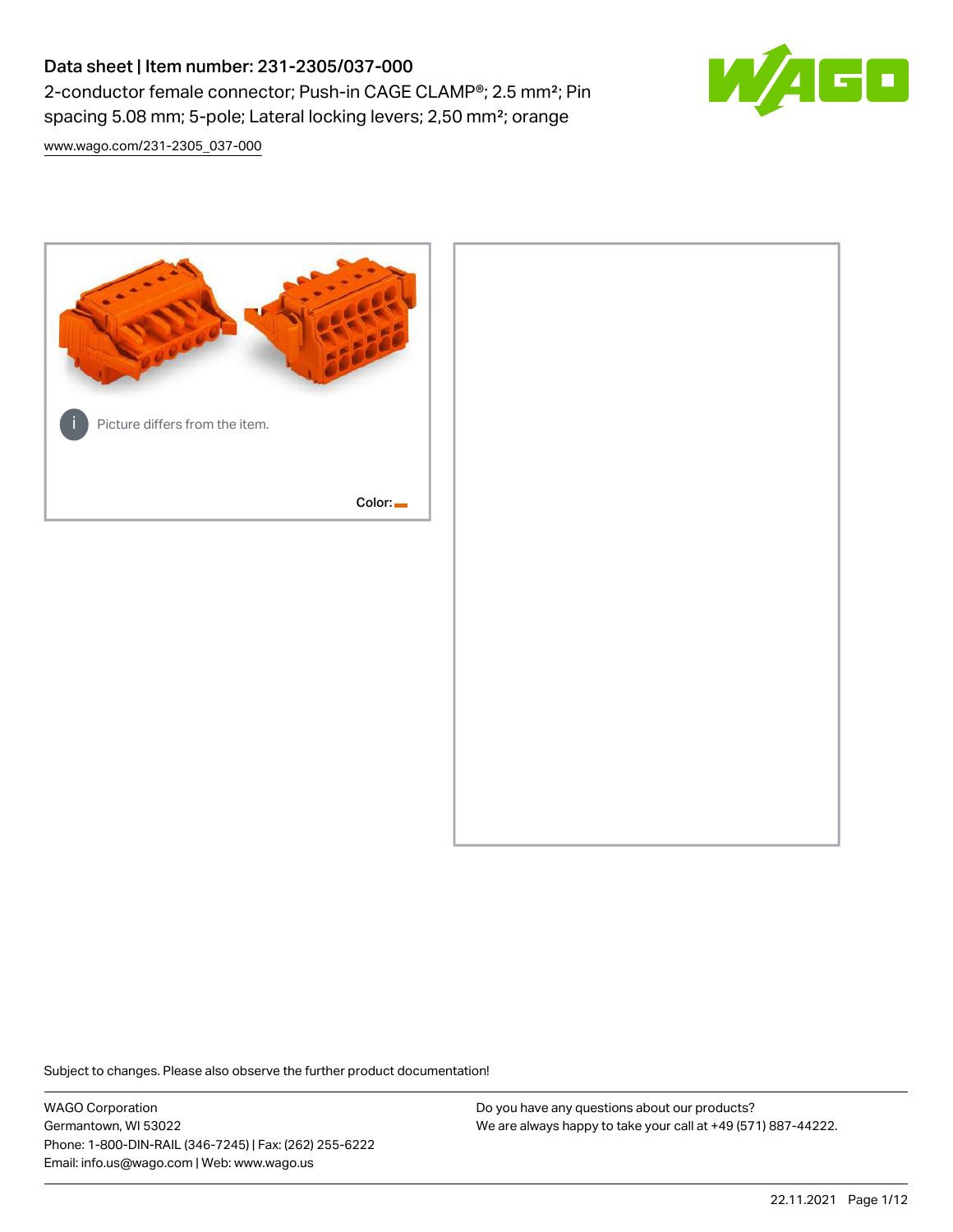



### Item description

- $\blacksquare$ Universal connection for all conductor types
- $\blacksquare$ Two conductor entries per pole
- $\blacksquare$ For looping through power or data buses
- $\blacksquare$ Bus connection is retained, even when unmated
- $\blacksquare$ Push-in termination of solid and ferruled conductors
- $\blacksquare$ With coding fingers

## Data

#### Notes

| Safety information 1 | The MCS-MULTI CONNECTION SYSTEM includes connectors<br>without breaking capacity in accordance with DIN EN 61984. When<br>used as intended, these connectors must not be connected<br>/disconnected when live or under load. The circuit design should<br>ensure header pins, which can be touched, are not live when<br>unmated. |
|----------------------|-----------------------------------------------------------------------------------------------------------------------------------------------------------------------------------------------------------------------------------------------------------------------------------------------------------------------------------|
| Variants:            | Gold-plated or partially gold-plated contact surfaces<br>Other versions (or variants) can be requested from WAGO Sales or<br>configured at https://configurator.wago.com/                                                                                                                                                         |

Subject to changes. Please also observe the further product documentation!

| <b>WAGO Corporation</b>                                | Do you have any questions about our products?                 |
|--------------------------------------------------------|---------------------------------------------------------------|
| Germantown, WI 53022                                   | We are always happy to take your call at +49 (571) 887-44222. |
| Phone: 1-800-DIN-RAIL (346-7245)   Fax: (262) 255-6222 |                                                               |
| Email: info.us@wago.com   Web: www.wago.us             |                                                               |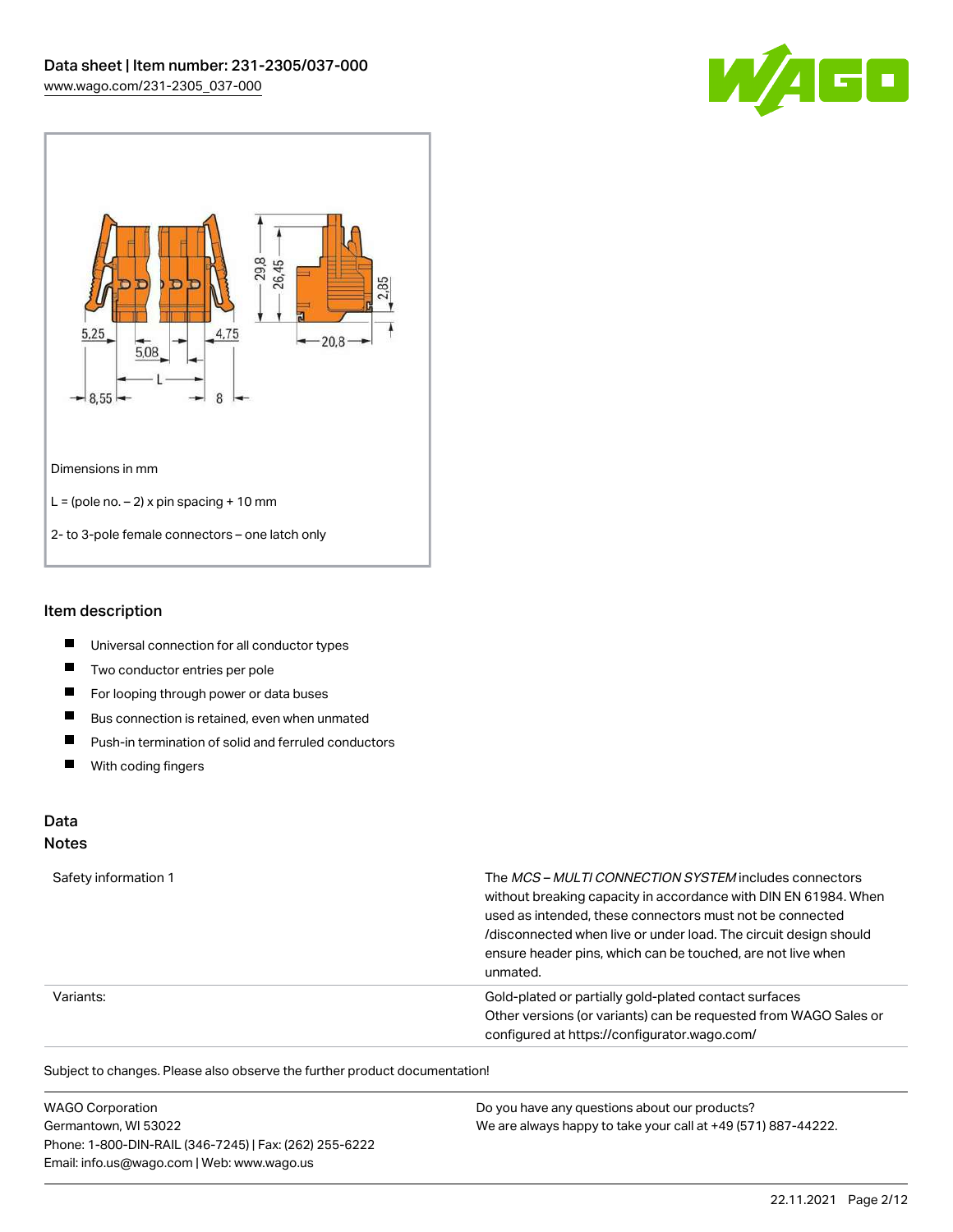

### Electrical data

## IEC Approvals

| Ratings per                 | IEC/EN 60664-1                                                        |
|-----------------------------|-----------------------------------------------------------------------|
| Rated voltage (III / 3)     | 320 V                                                                 |
| Rated surge voltage (III/3) | 4 <sub>k</sub> V                                                      |
| Rated voltage (III/2)       | 320 V                                                                 |
| Rated surge voltage (III/2) | 4 <sub>k</sub> V                                                      |
| Nominal voltage (II/2)      | 630 V                                                                 |
| Rated surge voltage (II/2)  | 4 <sub>k</sub> V                                                      |
| Rated current               | 16A                                                                   |
| Legend (ratings)            | $(III / 2)$ $\triangle$ Overvoltage category III / Pollution degree 2 |

## UL Approvals

| Approvals per                  | UL 1059 |
|--------------------------------|---------|
| Rated voltage UL (Use Group B) | 300 V   |
| Rated current UL (Use Group B) | 20 A    |
| Rated voltage UL (Use Group D) | 300 V   |
| Rated current UL (Use Group D) | 10 A    |

### Ratings per UL

| Rated voltage UL 1977 | 600 V       |
|-----------------------|-------------|
| Rated current UL 1977 | 20h<br>20 A |

### CSA Approvals

| Approvals per                   | CSA   |
|---------------------------------|-------|
| Rated voltage CSA (Use Group B) | 300 V |
| Rated current CSA (Use Group B) | 15 A  |
| Rated voltage CSA (Use Group D) | 300 V |
| Rated current CSA (Use Group D) | 10 A  |

### Connection data

| Total number of connection points |  |
|-----------------------------------|--|
| Total number of potentials        |  |
| Number of connection types        |  |

Subject to changes. Please also observe the further product documentation!

| <b>WAGO Corporation</b>                                | Do you have any questions about our products?                 |
|--------------------------------------------------------|---------------------------------------------------------------|
| Germantown, WI 53022                                   | We are always happy to take your call at +49 (571) 887-44222. |
| Phone: 1-800-DIN-RAIL (346-7245)   Fax: (262) 255-6222 |                                                               |
| Email: info.us@wago.com   Web: www.wago.us             |                                                               |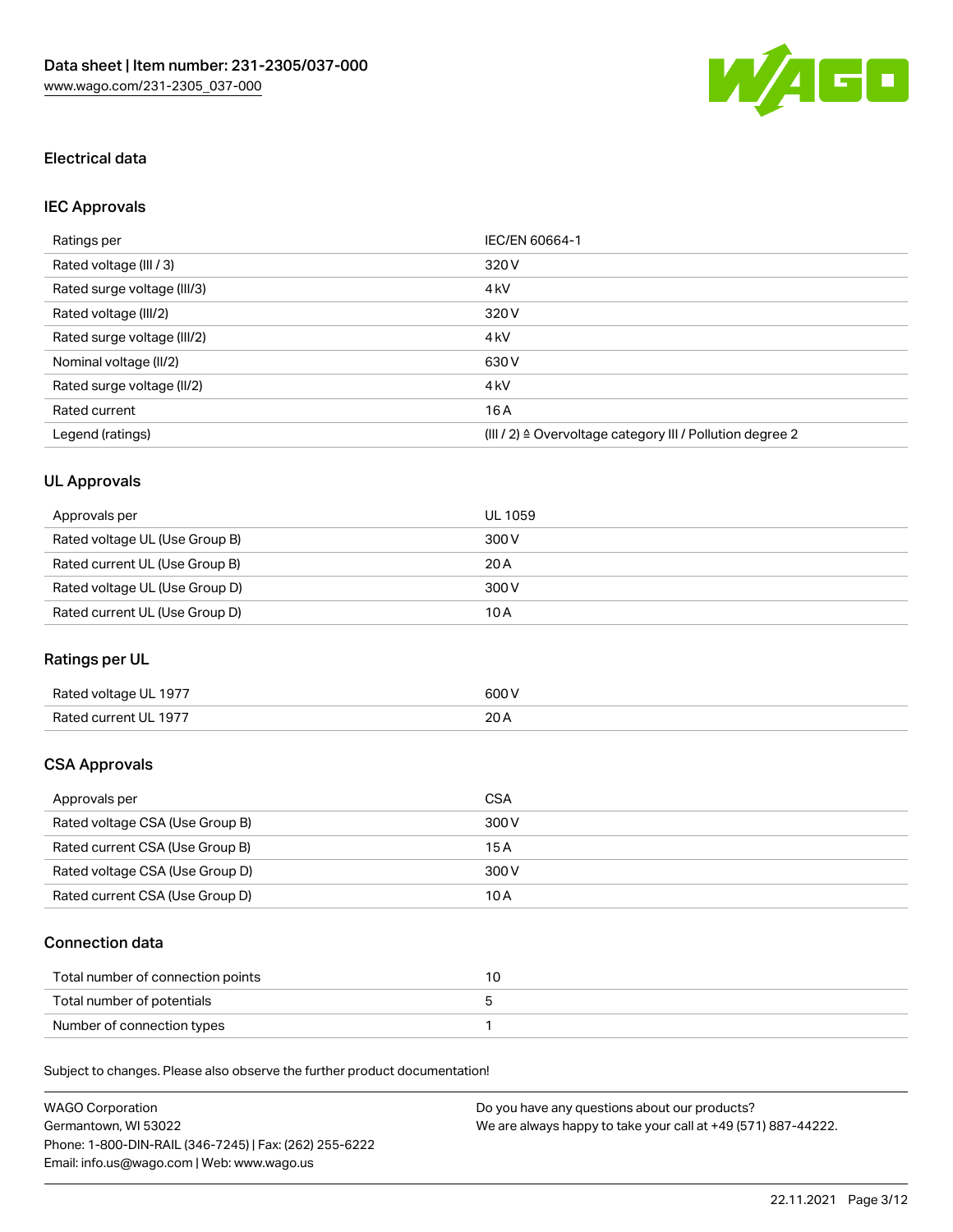[www.wago.com/231-2305\\_037-000](http://www.wago.com/231-2305_037-000)



### Number of levels 1

#### Connection 1

| Connection technology                             | Push-in CAGE CLAMP®                   |
|---------------------------------------------------|---------------------------------------|
| Actuation type                                    | Operating tool                        |
| Solid conductor                                   | $0.22.5$ mm <sup>2</sup> / 24  12 AWG |
| Fine-stranded conductor                           | $0.22.5$ mm <sup>2</sup> / 24  12 AWG |
| Fine-stranded conductor; with insulated ferrule   | $0.251.5$ mm <sup>2</sup>             |
| Fine-stranded conductor; with uninsulated ferrule | $0.252.5$ mm <sup>2</sup>             |
| Strip length                                      | $910$ mm $/0.350.39$ inch             |
| Number of poles                                   | 5                                     |
| Conductor entry direction to mating direction     | 0°                                    |

## Physical data

| Pin spacing | 5.08 mm / 0.2 inch    |
|-------------|-----------------------|
| Width       | 41.79 mm / 1.645 inch |
| Height      | 20.8 mm / 0.819 inch  |
| Depth       | 29.8 mm / 1.173 inch  |

### Plug-in connection

| Contact type (pluggable connector) | Female connector/socket |
|------------------------------------|-------------------------|
| Connector (connection type)        | for conductor           |
| Mismating protection               | No.                     |
| Locking of plug-in connection      | locking lever           |

#### Material data

| Color                       | orange                            |
|-----------------------------|-----------------------------------|
| Material group              |                                   |
| Insulation material         | Polyamide (PA66)                  |
| Flammability class per UL94 | V <sub>0</sub>                    |
| Clamping spring material    | Chrome nickel spring steel (CrNi) |
| Contact material            | Copper alloy                      |
| Contact plating             | tin-plated                        |
| Fire load                   | 0.228 MJ                          |
| Weight                      | 12.8g                             |

Subject to changes. Please also observe the further product documentation!

| <b>WAGO Corporation</b>                                | Do you have any questions about our products?                 |
|--------------------------------------------------------|---------------------------------------------------------------|
| Germantown, WI 53022                                   | We are always happy to take your call at +49 (571) 887-44222. |
| Phone: 1-800-DIN-RAIL (346-7245)   Fax: (262) 255-6222 |                                                               |
| Email: info.us@wago.com   Web: www.wago.us             |                                                               |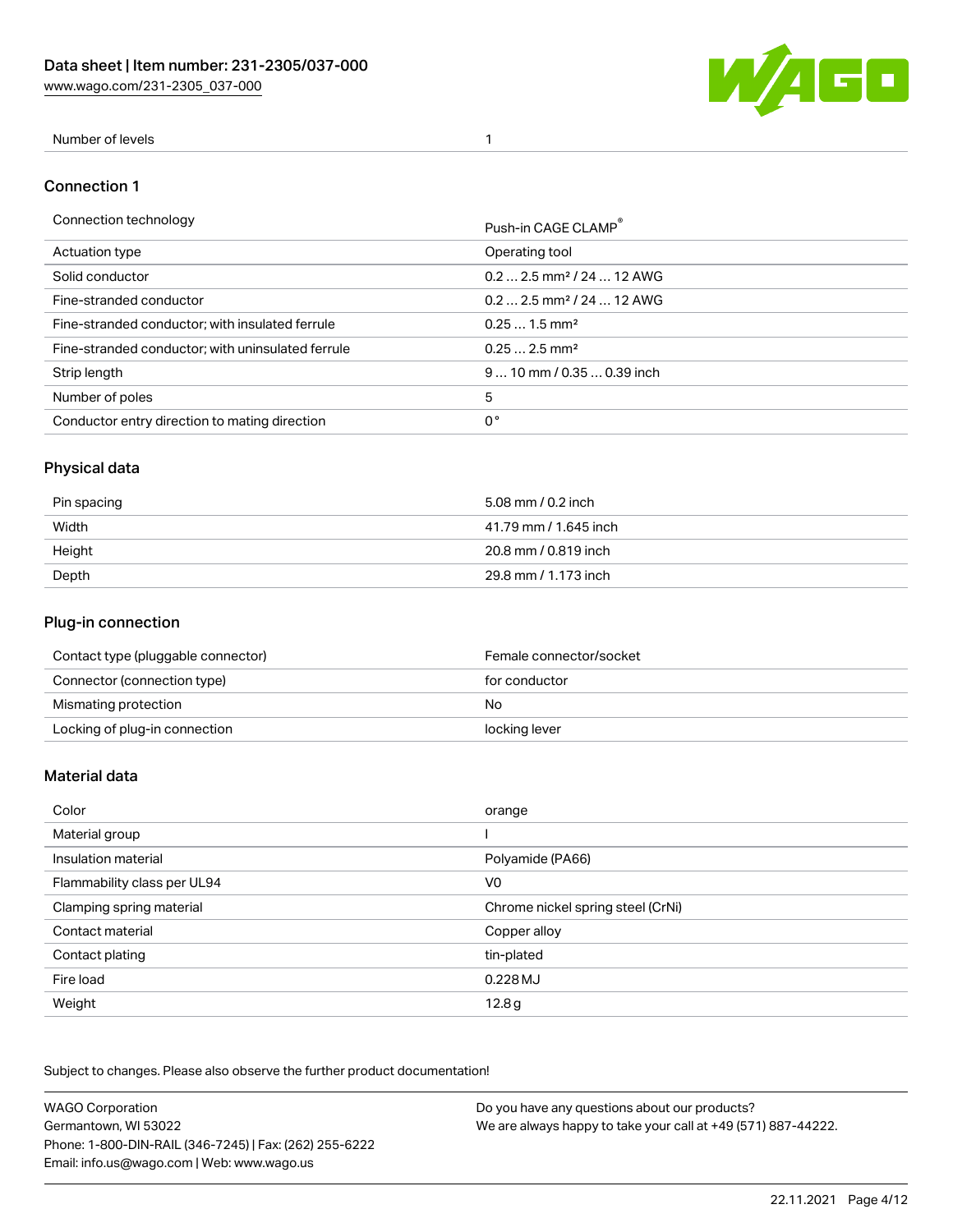

### Environmental requirements

| Limit temperature range | $-60+85 °C$ |
|-------------------------|-------------|
|-------------------------|-------------|

#### Commercial data

| Product Group         | 3 (Multi Conn. System) |
|-----------------------|------------------------|
| PU (SPU)              | 50 Stück               |
| Packaging type        | box                    |
| Country of origin     | PL                     |
| <b>GTIN</b>           | 4044918564472          |
| Customs tariff number | 8536694040             |

### Approvals / Certificates

#### Country specific Approvals

| Logo                | Approval                                            | <b>Additional Approval Text</b> | Certificate<br>name |
|---------------------|-----------------------------------------------------|---------------------------------|---------------------|
|                     | CВ<br><b>DEKRA Certification B.V.</b>               | IEC 61984                       | NL-39756            |
| EMA<br><b>INEUR</b> | <b>KEMA/KEUR</b><br><b>DEKRA Certification B.V.</b> | EN 61984                        | 2190761.01          |

#### Ship Approvals

| Logo | Approval                                  | <b>Additional Approval Text</b> | Certificate<br>name                |
|------|-------------------------------------------|---------------------------------|------------------------------------|
| ABS  | <b>ABS</b><br>American Bureau of Shipping |                                 | $19 -$<br>HG1869876-<br><b>PDA</b> |
|      | <b>DNV GL</b>                             |                                 | TAE000016Z                         |
|      | Det Norske Veritas, Germanischer Lloyd    |                                 |                                    |

#### UL-Approvals

| Logo     | Approval                            | <b>Additional Approval Text</b> | Certificate<br>name |
|----------|-------------------------------------|---------------------------------|---------------------|
| Ъ.<br>77 | UL<br>UL International Germany GmbH | <b>UL 1059</b>                  | E45172              |
| _____    | UL<br>UL International Germany GmbH | <b>UL 1977</b>                  | E45171              |

Subject to changes. Please also observe the further product documentation!

| <b>WAGO Corporation</b>                                |
|--------------------------------------------------------|
| Germantown, WI 53022                                   |
| Phone: 1-800-DIN-RAIL (346-7245)   Fax: (262) 255-6222 |
| Email: info.us@wago.com   Web: www.wago.us             |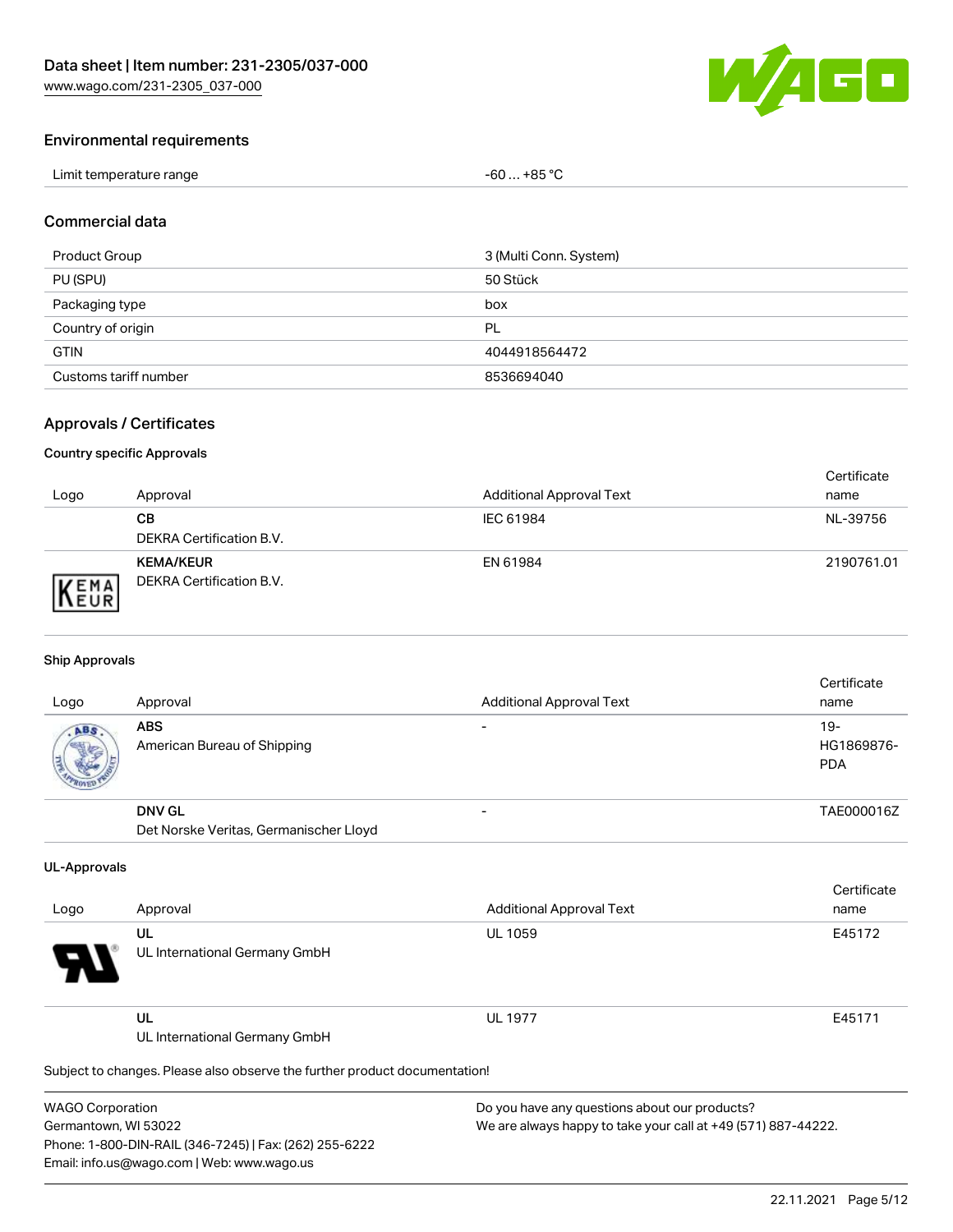



#### **Counterpart**



|  | ltem no.231-635<br>Male connector; 5-pole; Pin spacing 5.08 mm; orange | www.wago.com/231-635 |
|--|------------------------------------------------------------------------|----------------------|
|--|------------------------------------------------------------------------|----------------------|



Item no.231-335/001-000 Male header; 5-pole; THT; 1.0 x 1.0 mm solder pin; straight; pin spacing 5.08 mm; orange [www.wago.com/231-335/001-000](https://www.wago.com/231-335/001-000)



Item no.231-535/001-000 Male header; 5-pole; THT; 1.0 x 1.0 mm solder pin; angled; pin spacing 5.08 mm; orange [www.wago.com/231-535/001-000](https://www.wago.com/231-535/001-000)

### Optional accessories

#### Testing accessories

Testing accessories



Item no.: 231-661

Test plugs for female connectors; for 5 mm and 5.08 mm pin spacing; 2,50 mm²; light gray [www.wago.com/231-661](http://www.wago.com/231-661)

## Insulations stops

Insulation stop



Item no.: 231-672 Insulation stop; 0.75 - 1 mm<sup>2</sup>; dark gray [www.wago.com/231-672](http://www.wago.com/231-672)<br>Insulation stop; 0.75 - 1 mm<sup>2</sup>; dark gray



Item no.: 231-670 Insulation stop; 0.08-0.2 mm<sup>2</sup> / 0.2 mm<sup>2</sup> "s"; white [www.wago.com/231-670](http://www.wago.com/231-670) www.wago.com/231-670



Item no.: 231-671 Insulation stop; 0.25 - 0.5 mm²; light gray [www.wago.com/231-671](http://www.wago.com/231-671) www.wago.com/231-671

**Ferrules** 

| <br>۰, |
|--------|

 $\frac{1}{2}$ 

 $\frac{1}{2}$ 

Item no.: 216-101

Ferrule; Sleeve for 0.5 mm² / AWG 22; uninsulated; electro-tin plated; silver-colored [www.wago.com/216-101](http://www.wago.com/216-101)

Subject to changes. Please also observe the further product documentation!

WAGO Corporation Germantown, WI 53022 Phone: 1-800-DIN-RAIL (346-7245) | Fax: (262) 255-6222 Email: info.us@wago.com | Web: www.wago.us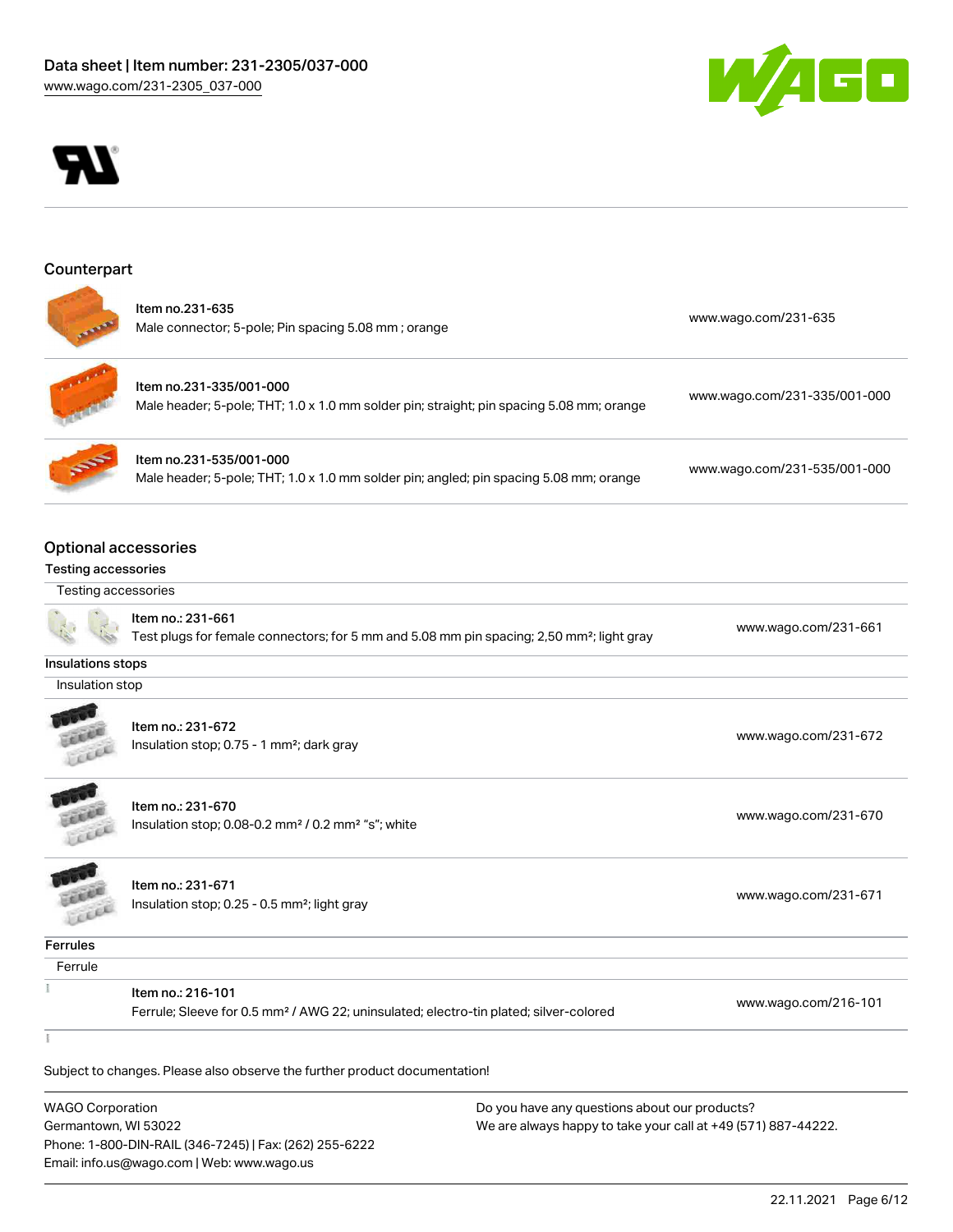### Data sheet | Item number: 231-2305/037-000

[www.wago.com/231-2305\\_037-000](http://www.wago.com/231-2305_037-000)



|    | Item no.: 216-104<br>Ferrule; Sleeve for 1.5 mm <sup>2</sup> / AWG 16; uninsulated; electro-tin plated; silver-colored                                                             | www.wago.com/216-104 |
|----|------------------------------------------------------------------------------------------------------------------------------------------------------------------------------------|----------------------|
|    | Item no.: 216-106<br>Ferrule; Sleeve for 2.5 mm <sup>2</sup> / AWG 14; uninsulated; electro-tin plated; silver-colored                                                             | www.wago.com/216-106 |
|    | Item no.: 216-102<br>Ferrule; Sleeve for 0.75 mm <sup>2</sup> / AWG 20; uninsulated; electro-tin plated; silver-colored                                                            | www.wago.com/216-102 |
|    | Item no.: 216-103<br>Ferrule; Sleeve for 1 mm <sup>2</sup> / AWG 18; uninsulated; electro-tin plated                                                                               | www.wago.com/216-103 |
|    | Item no.: 216-123<br>Ferrule; Sleeve for 1 mm <sup>2</sup> / AWG 18; uninsulated; electro-tin plated; silver-colored                                                               | www.wago.com/216-123 |
|    | Item no.: 216-122<br>Ferrule; Sleeve for 0.75 mm <sup>2</sup> / AWG 20; uninsulated; electro-tin plated; silver-colored                                                            | www.wago.com/216-122 |
| J. | Item no.: 216-124<br>Ferrule; Sleeve for 1.5 mm <sup>2</sup> / AWG 16; uninsulated; electro-tin plated                                                                             | www.wago.com/216-124 |
|    | Item no.: 216-142<br>Ferrule; Sleeve for 0.75 mm <sup>2</sup> / 18 AWG; uninsulated; electro-tin plated; electrolytic copper; gastight<br>crimped; acc. to DIN 46228, Part 1/08.92 | www.wago.com/216-142 |
|    | Item no.: 216-132<br>Ferrule; Sleeve for 0.34 mm <sup>2</sup> / AWG 24; uninsulated; electro-tin plated                                                                            | www.wago.com/216-132 |
|    | Item no.: 216-121<br>Ferrule; Sleeve for 0.5 mm <sup>2</sup> / AWG 22; uninsulated; electro-tin plated; silver-colored                                                             | www.wago.com/216-121 |
|    | Item no.: 216-143<br>Ferrule; Sleeve for 1 mm <sup>2</sup> / AWG 18; uninsulated; electro-tin plated; electrolytic copper; gastight<br>crimped; acc. to DIN 46228, Part 1/08.92    | www.wago.com/216-143 |
|    | Item no.: 216-131<br>Ferrule; Sleeve for 0.25 mm <sup>2</sup> / AWG 24; uninsulated; electro-tin plated; silver-colored                                                            | www.wago.com/216-131 |
|    | Item no.: 216-141<br>Ferrule; Sleeve for 0.5 mm <sup>2</sup> / 20 AWG; uninsulated; electro-tin plated; electrolytic copper; gastight<br>crimped; acc. to DIN 46228, Part 1/08.92  | www.wago.com/216-141 |
|    | Item no.: 216-152<br>Ferrule; Sleeve for 0.34 mm <sup>2</sup> / AWG 24; uninsulated; electro-tin plated                                                                            | www.wago.com/216-152 |
|    | Item no.: 216-203<br>Ferrule; Sleeve for 1 mm <sup>2</sup> / AWG 18; insulated; electro-tin plated; red                                                                            | www.wago.com/216-203 |
|    | Item no.: 216-202<br>Ferrule; Sleeve for 0.75 mm <sup>2</sup> / 18 AWG; insulated; electro-tin plated; gray                                                                        | www.wago.com/216-202 |
|    | Item no.: 216-151<br>Ferrule; Sleeve for 0.25 mm <sup>2</sup> / AWG 24; uninsulated; electro-tin plated                                                                            | www.wago.com/216-151 |
|    | Item no.: 216-204<br>Ferrule; Sleeve for 1.5 mm <sup>2</sup> / AWG 16; insulated; electro-tin plated; black                                                                        | www.wago.com/216-204 |

WAGO Corporation Germantown, WI 53022 Phone: 1-800-DIN-RAIL (346-7245) | Fax: (262) 255-6222 Email: info.us@wago.com | Web: www.wago.us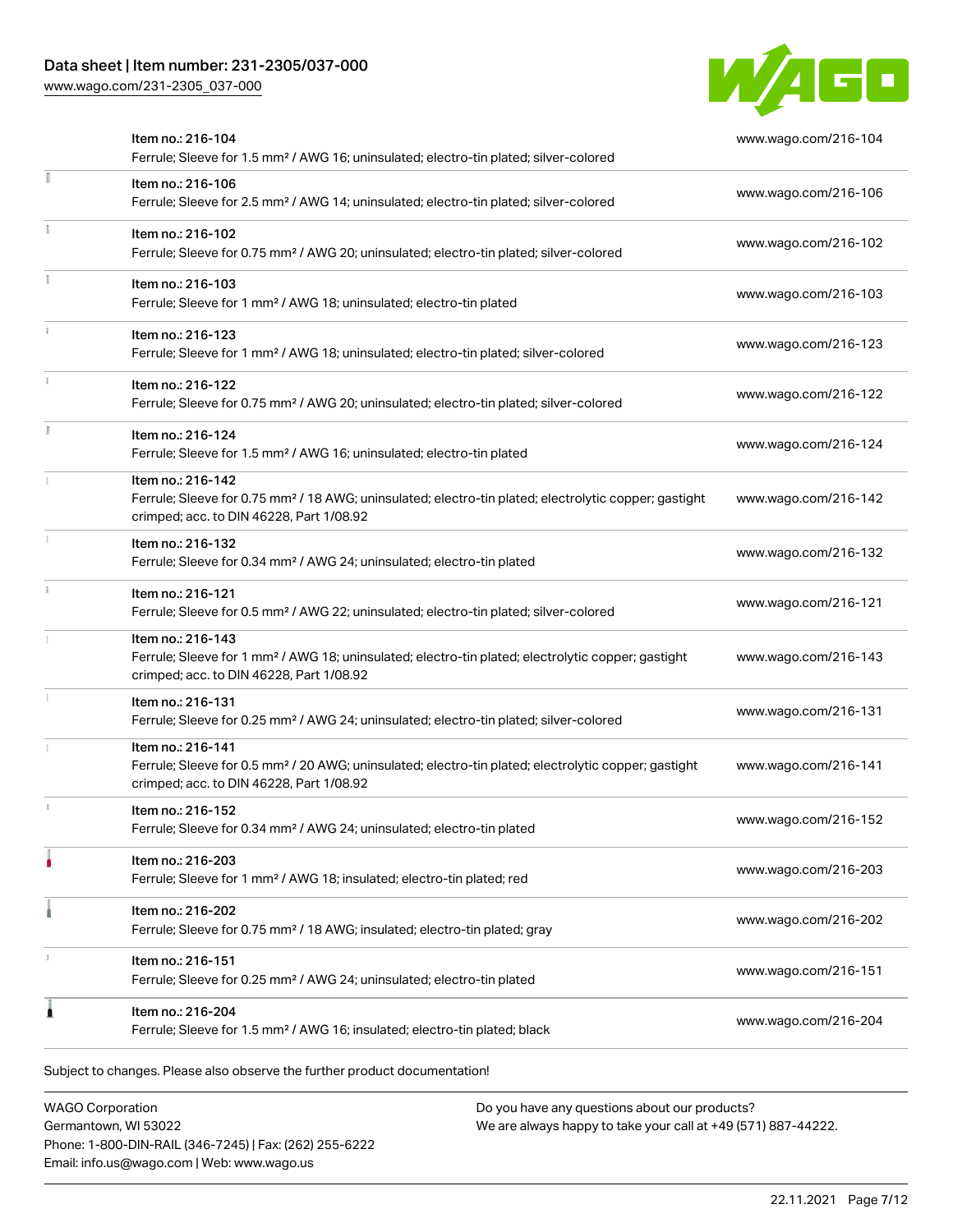### Data sheet | Item number: 231-2305/037-000

[www.wago.com/231-2305\\_037-000](http://www.wago.com/231-2305_037-000)



|   | <b>WAGO Corporation</b><br>Do you have any questions about our products?                                                                                                                                |                      |
|---|---------------------------------------------------------------------------------------------------------------------------------------------------------------------------------------------------------|----------------------|
|   | Subject to changes. Please also observe the further product documentation!                                                                                                                              |                      |
|   | Item no.: 216-322<br>Ferrule; Sleeve for 0.34 mm <sup>2</sup> / 22 AWG; insulated; electro-tin plated; green                                                                                            | www.wago.com/216-322 |
|   | Item no.: 216-321<br>Ferrule; Sleeve for 0.25 mm <sup>2</sup> / AWG 24; insulated; electro-tin plated; yellow                                                                                           | www.wago.com/216-321 |
|   | Item no.: 216-301<br>Ferrule; Sleeve for 0.25 mm <sup>2</sup> / AWG 24; insulated; electro-tin plated; yellow                                                                                           | www.wago.com/216-301 |
|   | Item no.: 216-262<br>Ferrule; Sleeve for 0.75 mm <sup>2</sup> / 18 AWG; insulated; electro-tin plated; electrolytic copper; gastight<br>crimped; acc. to DIN 46228, Part 4/09.90; gray                  | www.wago.com/216-262 |
|   | Item no.: 216-284<br>Ferrule; Sleeve for 1.5 mm <sup>2</sup> / AWG 16; insulated; electro-tin plated; electrolytic copper; gastight<br>crimped; acc. to DIN 46228, Part 4/09.90; black                  | www.wago.com/216-284 |
| Â | Item no.: 216-264<br>Ferrule; Sleeve for 1.5 mm <sup>2</sup> / AWG 16; insulated; electro-tin plated; electrolytic copper; gastight<br>crimped; acc. to DIN 46228, Part 4/09.90; black                  | www.wago.com/216-264 |
|   | Item no.: 216-263<br>Ferrule; Sleeve for 1 mm <sup>2</sup> / AWG 18; insulated; electro-tin plated; electrolytic copper; gastight crimped; www.wago.com/216-263<br>acc. to DIN 46228, Part 4/09.90; red |                      |
| 1 | Item no.: 216-244<br>Ferrule; Sleeve for 1.5 mm <sup>2</sup> / AWG 16; insulated; electro-tin plated; electrolytic copper; gastight<br>crimped; acc. to DIN 46228, Part 4/09.90; black                  | www.wago.com/216-244 |
|   | Item no.: 216-243<br>Ferrule; Sleeve for 1 mm <sup>2</sup> / AWG 18; insulated; electro-tin plated; electrolytic copper; gastight crimped; www.wago.com/216-243<br>acc. to DIN 46228, Part 4/09.90; red |                      |
| Ă | Item no.: 216-224<br>Ferrule; Sleeve for 1.5 mm <sup>2</sup> / AWG 16; insulated; electro-tin plated; black                                                                                             | www.wago.com/216-224 |
|   | Item no.: 216-221<br>Ferrule; Sleeve for 0.5 mm <sup>2</sup> / 20 AWG; insulated; electro-tin plated; white                                                                                             | www.wago.com/216-221 |
|   | Item no.: 216-222<br>Ferrule; Sleeve for 0.75 mm <sup>2</sup> / 18 AWG; insulated; electro-tin plated; gray                                                                                             | www.wago.com/216-222 |
|   | Item no.: 216-242<br>Ferrule; Sleeve for 0.75 mm <sup>2</sup> / 18 AWG; insulated; electro-tin plated; electrolytic copper; gastight<br>crimped; acc. to DIN 46228, Part 4/09.90; gray                  | www.wago.com/216-242 |
|   | Item no.: 216-241<br>Ferrule; Sleeve for 0.5 mm <sup>2</sup> / 20 AWG; insulated; electro-tin plated; electrolytic copper; gastight<br>crimped; acc. to DIN 46228, Part 4/09.90; white                  | www.wago.com/216-241 |
|   | Item no.: 216-223<br>Ferrule; Sleeve for 1 mm <sup>2</sup> / AWG 18; insulated; electro-tin plated; red                                                                                                 | www.wago.com/216-223 |
|   | Item no.: 216-201<br>Ferrule; Sleeve for 0.5 mm <sup>2</sup> / 20 AWG; insulated; electro-tin plated; white                                                                                             | www.wago.com/216-201 |
|   | Item no.: 216-144<br>Ferrule; Sleeve for 1.5 mm <sup>2</sup> / AWG 16; uninsulated; electro-tin plated; electrolytic copper; gastight<br>crimped; acc. to DIN 46228, Part 1/08.92; silver-colored       | www.wago.com/216-144 |

Germantown, WI 53022 Phone: 1-800-DIN-RAIL (346-7245) | Fax: (262) 255-6222 Email: info.us@wago.com | Web: www.wago.us

 $\overline{\phantom{\alpha}}$  any questions about o We are always happy to take your call at +49 (571) 887-44222.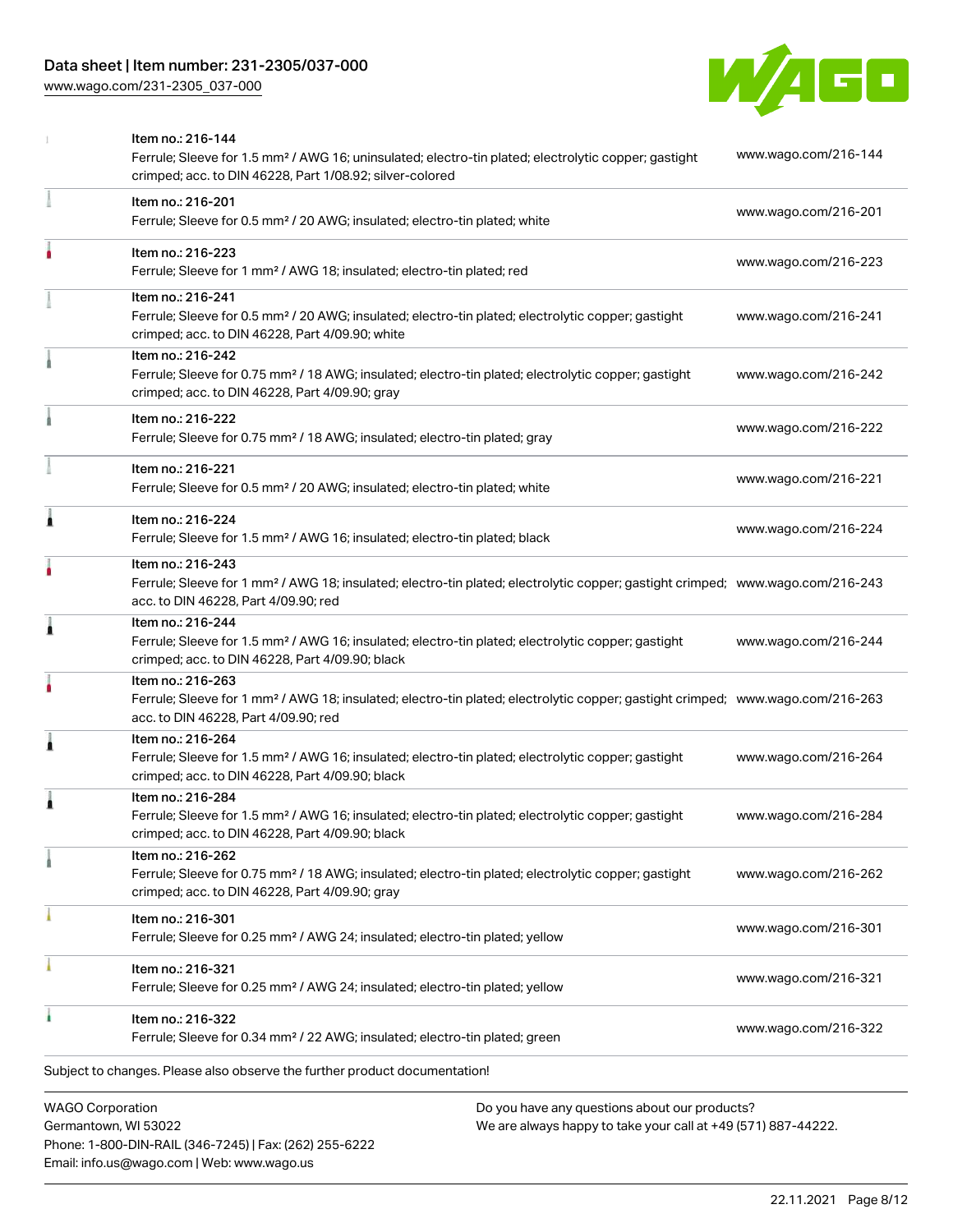Phone: 1-800-DIN-RAIL (346-7245) | Fax: (262) 255-6222

Email: info.us@wago.com | Web: www.wago.us

[www.wago.com/231-2305\\_037-000](http://www.wago.com/231-2305_037-000)



|                         | Item no.: 216-302                                                                                                                |                                                               | www.wago.com/216-302 |
|-------------------------|----------------------------------------------------------------------------------------------------------------------------------|---------------------------------------------------------------|----------------------|
|                         | Ferrule; Sleeve for 0.34 mm <sup>2</sup> / 22 AWG; insulated; electro-tin plated; light turquoise                                |                                                               |                      |
| Marking accessories     |                                                                                                                                  |                                                               |                      |
| Marking strip           |                                                                                                                                  |                                                               |                      |
|                         | Item no.: 210-331/508-103                                                                                                        |                                                               |                      |
|                         | Marking strips; as a DIN A4 sheet; MARKED; 1-12 (200x); Height of marker strip: 2.3 mm/0.091 in; Strip                           |                                                               | www.wago.com/210-331 |
|                         | length 182 mm; Horizontal marking; Self-adhesive; white                                                                          |                                                               | /508-103             |
|                         | Item no.: 210-331/508-104                                                                                                        |                                                               |                      |
|                         | Marking strips; as a DIN A4 sheet; MARKED; 13-24 (200x); Height of marker strip: 2.3 mm/0.091 in; Strip                          |                                                               | www.wago.com/210-331 |
|                         | length 182 mm; Horizontal marking; Self-adhesive; white                                                                          |                                                               | /508-104             |
|                         | Item no.: 210-332/508-202                                                                                                        |                                                               |                      |
|                         | Marking strips; as a DIN A4 sheet; MARKED; 1-16 (160x); Height of marker strip: 3 mm; Strip length 182                           |                                                               | www.wago.com/210-332 |
|                         | mm; Horizontal marking; Self-adhesive; white                                                                                     |                                                               | /508-202             |
|                         |                                                                                                                                  |                                                               |                      |
|                         | Item no.: 210-332/508-204<br>Marking strips; as a DIN A4 sheet; MARKED; 17-32 (160x); Height of marker strip: 3 mm; Strip length |                                                               | www.wago.com/210-332 |
|                         | 182 mm; Horizontal marking; Self-adhesive; white                                                                                 |                                                               | /508-204             |
|                         |                                                                                                                                  |                                                               |                      |
|                         | Item no.: 210-332/508-206                                                                                                        |                                                               | www.wago.com/210-332 |
|                         | Marking strips; as a DIN A4 sheet; MARKED; 33-48 (160x); Height of marker strip: 3 mm; Strip length                              |                                                               | /508-206             |
|                         | 182 mm; Horizontal marking; Self-adhesive; white                                                                                 |                                                               |                      |
|                         | Item no.: 210-332/508-205                                                                                                        |                                                               | www.wago.com/210-332 |
|                         | Marking strips; as a DIN A4 sheet; MARKED; 1-32 (80x); Height of marker strip: 3 mm; Strip length 182                            |                                                               | /508-205             |
|                         | mm; Horizontal marking; Self-adhesive; white                                                                                     |                                                               |                      |
| Strain relief           |                                                                                                                                  |                                                               |                      |
| Strain relief plate     |                                                                                                                                  |                                                               |                      |
|                         |                                                                                                                                  |                                                               |                      |
|                         | Item no.: 734-229                                                                                                                |                                                               | www.wago.com/734-229 |
|                         | Strain relief plate; orange                                                                                                      |                                                               |                      |
| Tools                   |                                                                                                                                  |                                                               |                      |
| Operating tool          |                                                                                                                                  |                                                               |                      |
|                         | Item no.: 209-130                                                                                                                |                                                               |                      |
|                         | Operating tool; suitable for 264, 280 and 281 Series; 1-way; of insulating material; white                                       |                                                               | www.wago.com/209-130 |
|                         |                                                                                                                                  |                                                               |                      |
|                         | Item no.: 210-657                                                                                                                |                                                               | www.wago.com/210-657 |
|                         | Operating tool; Blade: 3.5 x 0.5 mm; with a partially insulated shaft; short; multicoloured                                      |                                                               |                      |
|                         | Item no.: 210-720                                                                                                                |                                                               |                      |
|                         | Operating tool; Blade: 3.5 x 0.5 mm; with a partially insulated shaft; multicoloured                                             |                                                               | www.wago.com/210-720 |
|                         | Item no.: 280-432                                                                                                                |                                                               |                      |
|                         | Operating tool; made of insulating material; 2-way; white                                                                        |                                                               | www.wago.com/280-432 |
|                         |                                                                                                                                  |                                                               |                      |
|                         | Item no.: 280-434                                                                                                                |                                                               | www.wago.com/280-434 |
|                         | Operating tool; made of insulating material; 4-way                                                                               |                                                               |                      |
|                         | Subject to changes. Please also observe the further product documentation!                                                       |                                                               |                      |
| <b>WAGO Corporation</b> |                                                                                                                                  | Do you have any questions about our products?                 |                      |
| Germantown, WI 53022    |                                                                                                                                  | We are always happy to take your call at +49 (571) 887-44222. |                      |
|                         |                                                                                                                                  |                                                               |                      |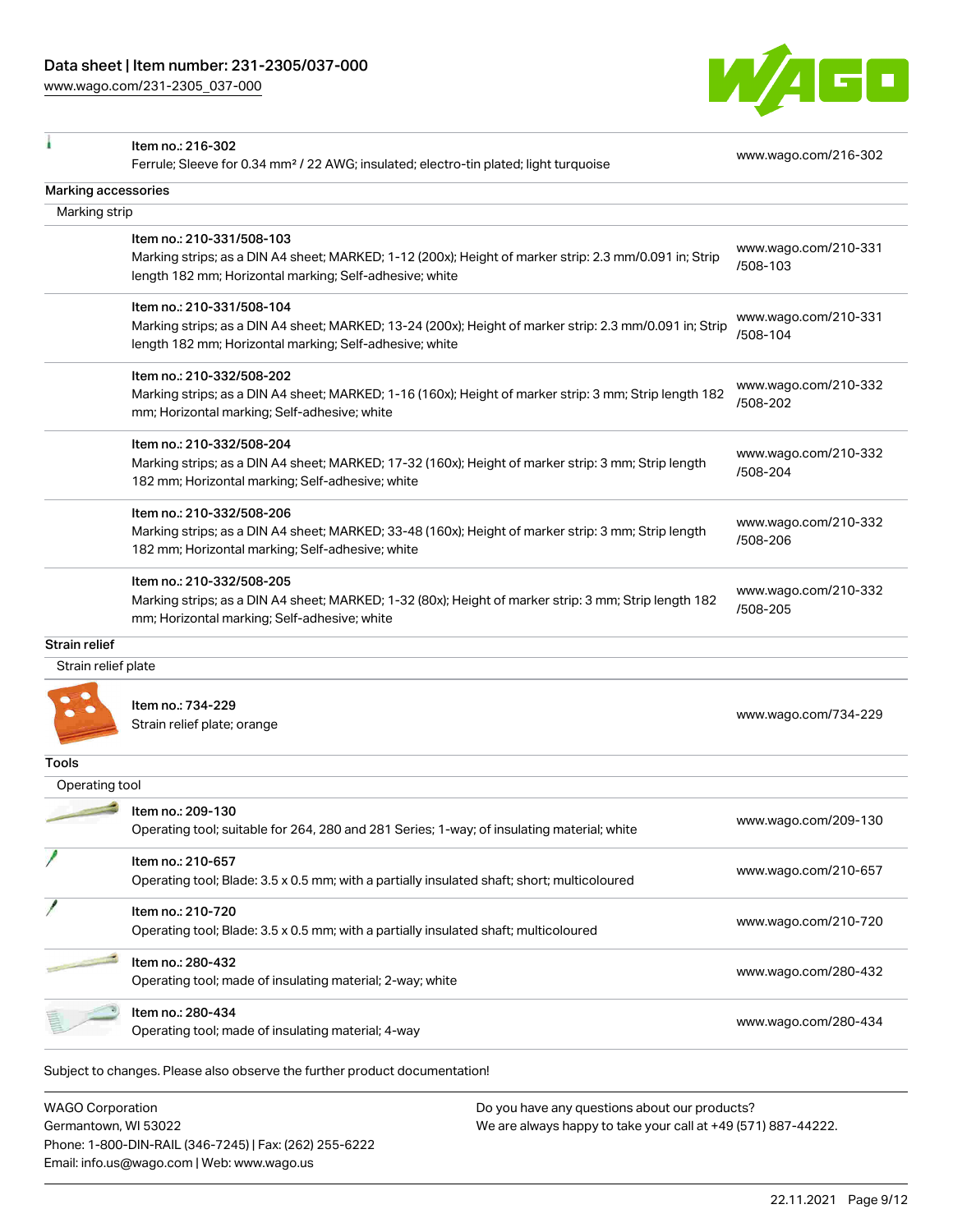### Data sheet | Item number: 231-2305/037-000

[www.wago.com/231-2305\\_037-000](http://www.wago.com/231-2305_037-000)

Email: info.us@wago.com | Web: www.wago.us

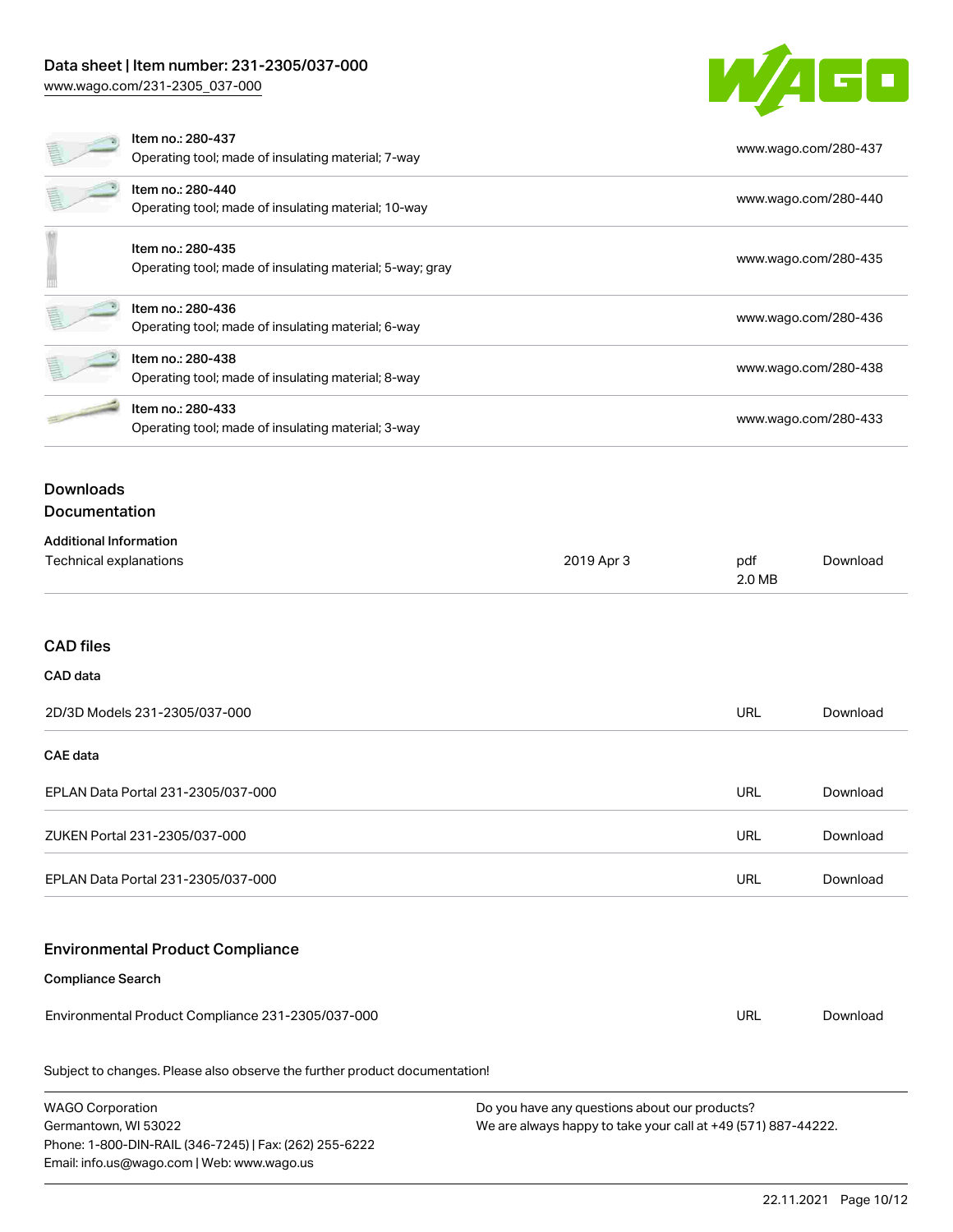

2-conductor female connector; Push-in CAGE CLAMP®; 2.5 mm²; Pin spacing 5.08 mm; 5-pole; Lateral locking levers; 2,50 mm²; orange

#### Installation Notes

Conductor termination



#### Conductor termination

Solid conductors ≥ 0.5 mm² (20 AWG), as well as ferruled, fine-stranded conductors can be terminated by simply pushing them into unit. Integrated test ports allow touch contact with current bar via test probes in both horizontal and vertical directions.

Subject to changes. Please also observe the further product documentation! Product family

WAGO Corporation Germantown, WI 53022 Phone: 1-800-DIN-RAIL (346-7245) | Fax: (262) 255-6222 Email: info.us@wago.com | Web: www.wago.us